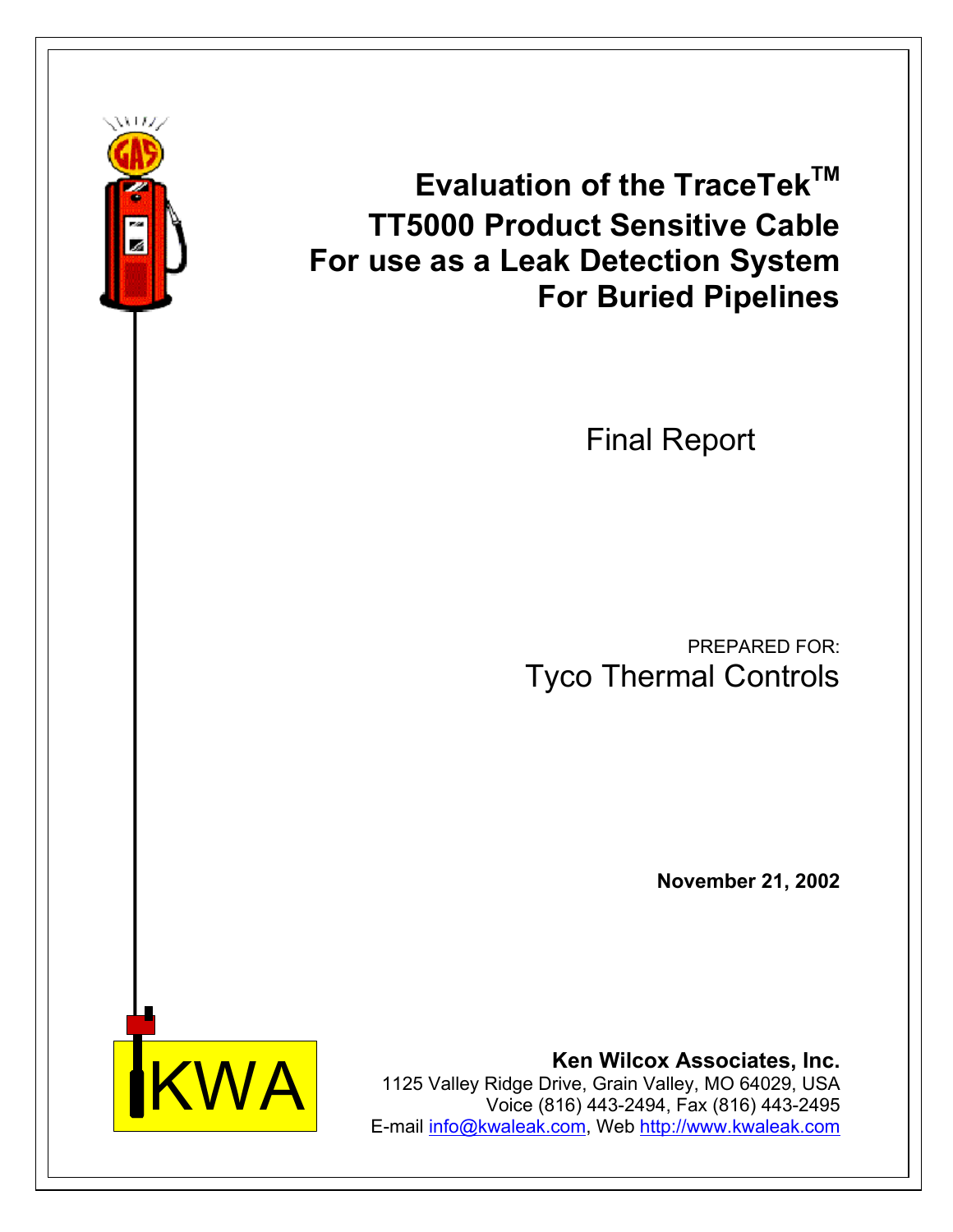**Evaluation of the TraceTek™ TT5000 Product Sensitive Cable For use as a Leak Detection System For Buried Pipelines** 

> PREPARED FOR: Tyco Thermal Controls 300 Constitution Dr. Menlo Park, CA 94025 650 474-7485

> > **November 21, 2002**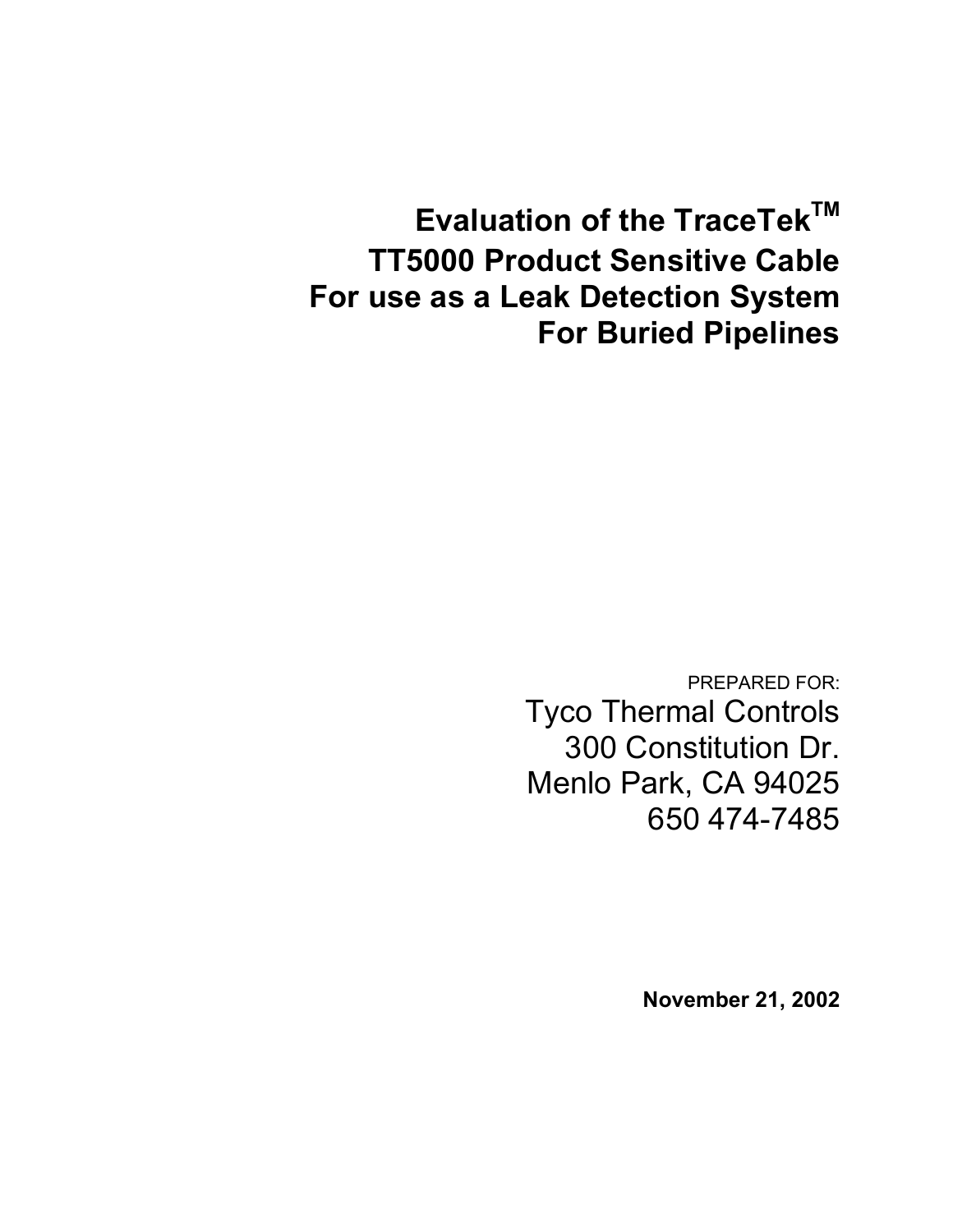#### **Preface**

This report describes a third-party evaluation of the TraceTek TT5000 fuel sensing system when used to detect leaks in underground pipelines. The evaluation was conducted by Ken Wilcox Associates, Inc. at the Fuels Management Research Center in Grain Valley, Missouri. Work was directed by Mr. Ken McCoy of Tyco Thermal Controls and Mr. Terry Warren, Industrial Heater.

 Technical questions should be addressed to Mr. McCoy at Tyco Thermal Controls, phone 650 474-7485 or Mr. Warren at Industrial heater phone 901 382-4761.

Approved:

H. Kendall Wleox

H. Kendall Wilcox, Ph.D. President

November 21, 2002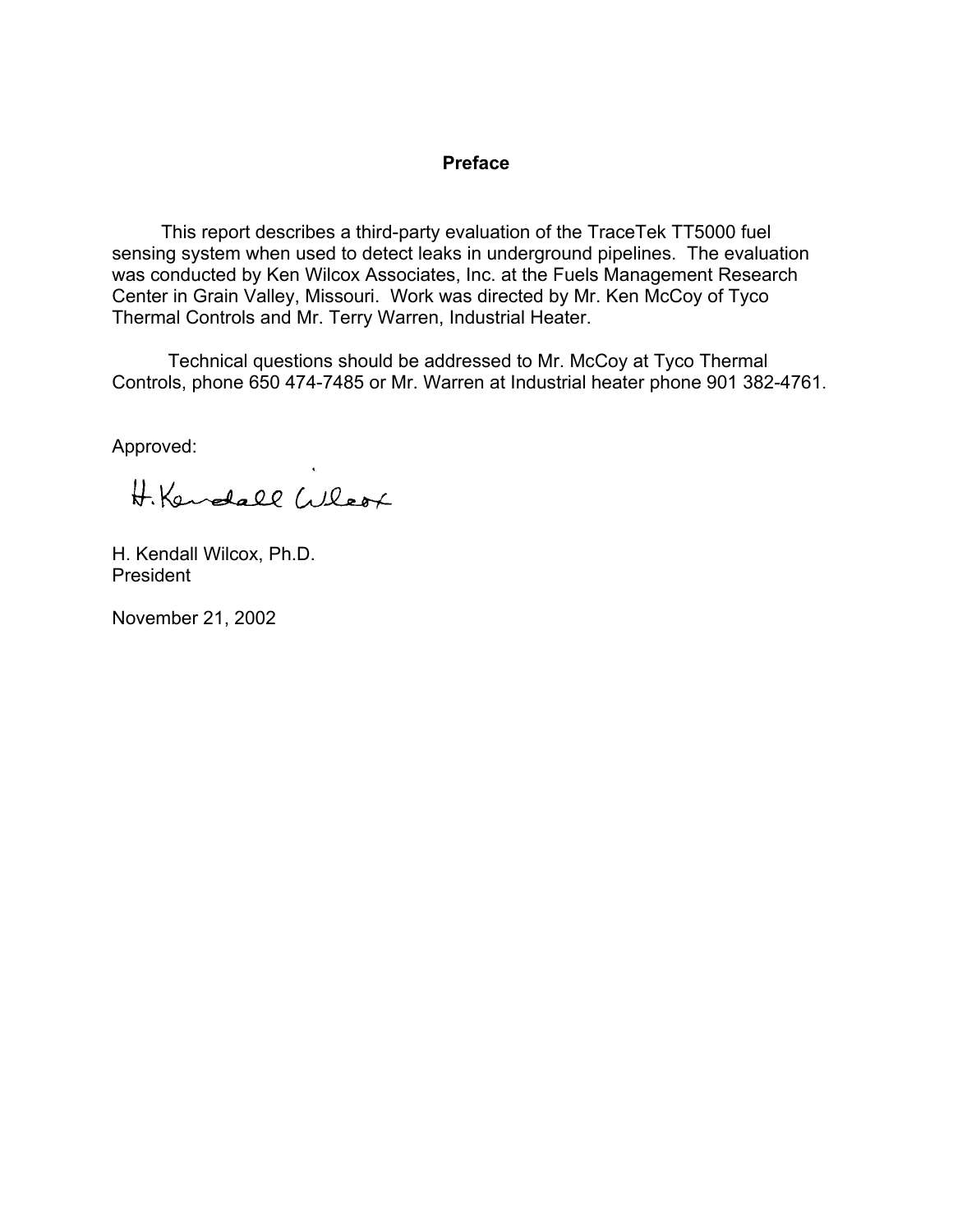## **Test Report for TraceTek Cable Evaluation**

## **Background**

 TraceTek cables are product sensitive and will change electrical characteristics when exposed to hydrocarbons. These cables have been used to monitor for pipeline leaks by burying alongside new or existing installations. Various regulatory agencies need independent data to assure that such systems will work as advertised. This report describes the testing that was conducted by KWA Between October 2001 and November 2002. These results demonstrate that the TraceTek cable will detect product releases from pipelines when it is installed correctly.

### **Description of the TraceTek System**

 The TraceTek system consists of up to 124 product sensitive cables each up to one mile long, and a monitoring console that displays the alarms and the location of any release that occurs along the length of the line. The cable is installed in slotted pipe along side or above the pipeline. These can be easily installed at a new facility as well as retroactively installed on existing systems. A site suitability study is conducted at each potential site to determine that the soil and backfill conditions will be suitable for migration of the product from a leak to the cable.

## **Description of Test Facility**

 The test procedures, including the major features of the test container, were developed by Patrick Lay, a registered geologist at EARTH-TECH in Ft. Walton Beach, Florida. These test conditions were intended to duplicate as much as possible the natural environment around a pipeline. A copy of this test plan is provided in Appendix A of this report.

 The test container was constructed at the KWA test laboratory in Grain Valley, Missouri. A cross section of the test bed is shown in Figure 1. The test bed consisted of a box with nominal dimensions of 3 ft deep, 3 ft wide and 10 ft long.

For the first series of tests, approximately six inches of clean sand was added to the bottom of the test bed and compacted as much as possible. A 12 inch diameter plastic pipe was placed on top of the sand and a slotted pipe containing the Trace Tec cable was placed at the same level at approximately the 7 o'clock position of the pipe. An additional 12 inches of sand was then added to the box to the top of the pipe and a second slotted pipe and cable were placed at the 10 o'clock position. Four inches of sand were then used to cover the pipe and a third slotted pipe was placed at the 12 o'clock position. A polyethylene barrier was placed over the third slotted pipe and a final 6-inch layer of sand was added on top of the slotted plastic barrier.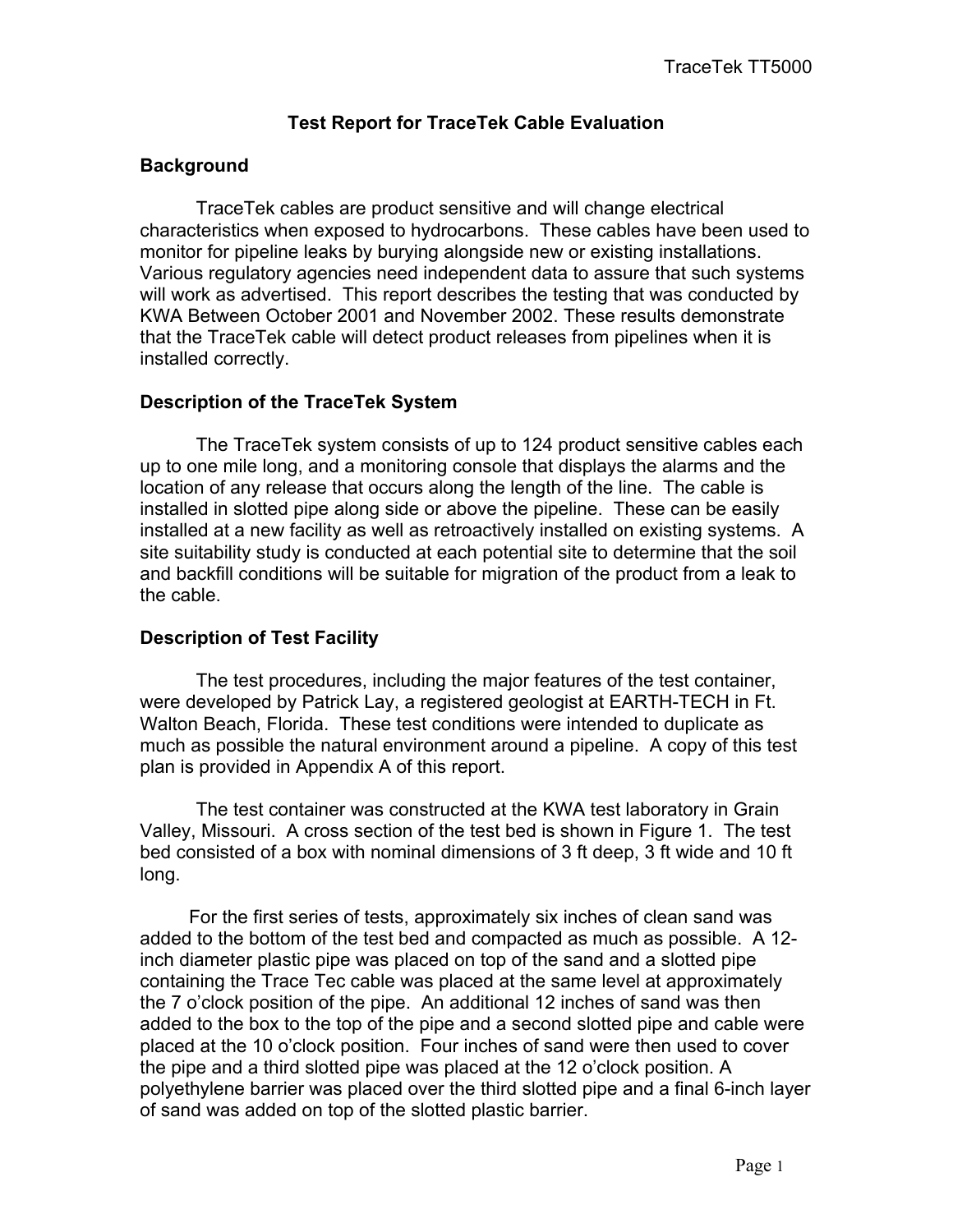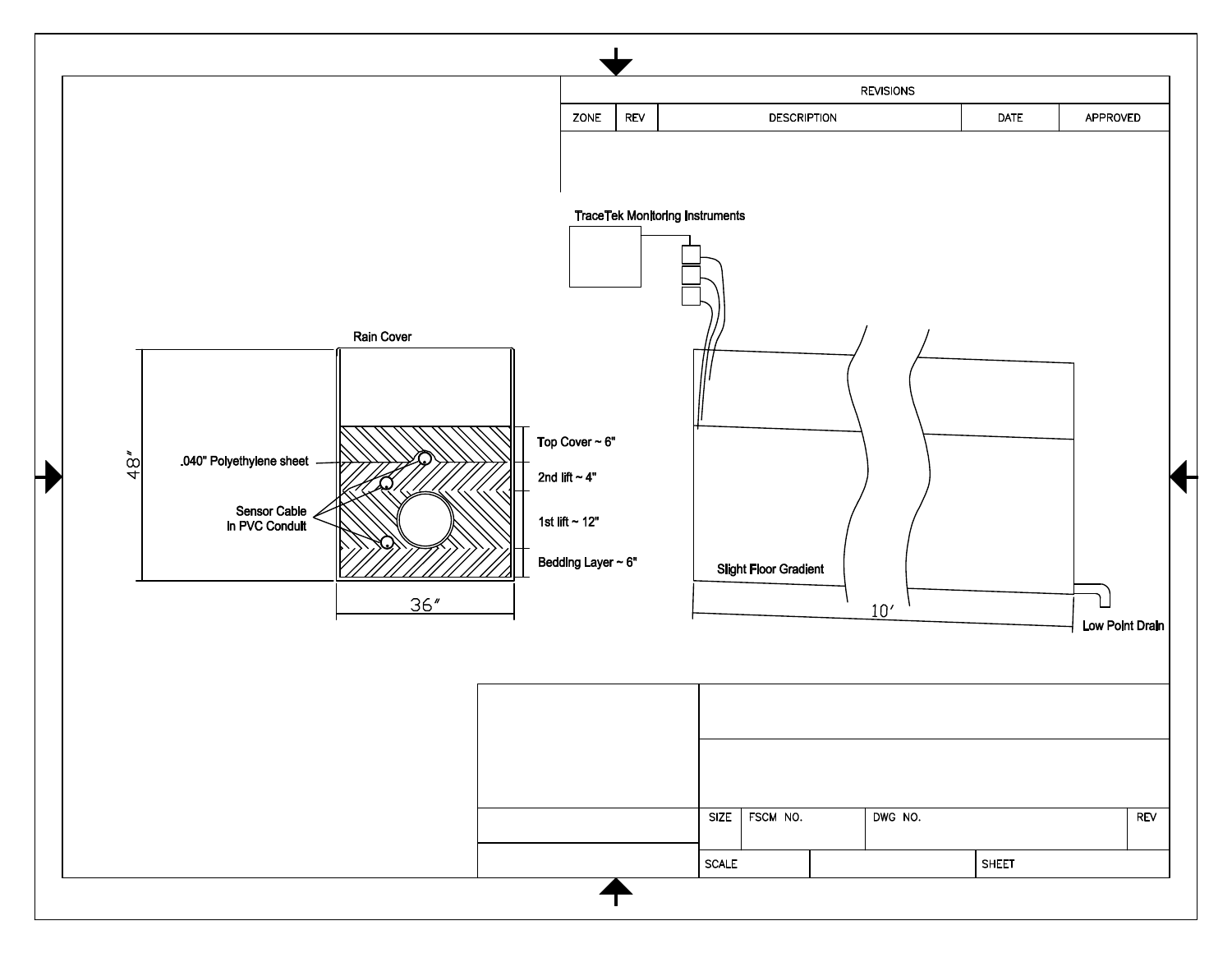Leads from the TraceTek cables were routed out of the container and connected to the monitoring system. Fuel was introduced into the test bed at a rate of 0.2 gallons per hour. The leak point was at the center of the test container, either at the bottom of the pipeline or at the top, depending on the test objectives.

#### **Description of Test Procedures**

 After the test bed was set up for the testing, a leak was introduced into the backfill using a peristaltic pump. The rate of the leak was set at a nominal value of 0.2 gal/hr. Addition of fuel to the test bed continued until one or more alarms occurred or it became evident that further leaks were not likely to produce any further alarms. Fuel was removed from the test bed using a second peristaltic pump as it accumulated to prevent flooding of the test bed. When the rate of removal reached the rate of the leak the test was allowed to continue for a short time and then terminated.

 Two types of test conditions were created: Testing under dry conditions; and testing with a water table present. The leak was introduced either at the top of the pipeline or underneath the pipeline at the midpoint of the test bed. For high water table conditions, the level of water was set at the top of the pipe and monitored in the slotted pipe that was used for fuel removal.

 A total of six tests were conducted using this test set up: Three without a water table and three with a water table. Leaks were introduced at both the top and bottom of the pipeline. Jet A obtained from an airport was the fuel used for all tests.

#### **Test Results**

 A detailed description of each test is provided below. The results are summarized in Table 1.

#### Test 1

Test 1 was conducted with damp sand backfill and no water table. A leak of 0.2 gal/h was introduced at the bottom of the pipe at the midpoint of the test container. Sensors were located at the 7 o'clock and 10 o'clock positions, and at the 12 o'clock position about four inches above the top of the pipe.

The leak was continued for 7 days and 19 hours. The total volume of fuel introduced during the test was 37.4 gallons, which is an average rate of 0.20 gal/h. Fuel was removed from the test container during the test so that there was no accumulation of fuel at the container bottom. A check at the end of the test indicated that the amount of fuel being removed from the bottom of the container was approximately the same as the amount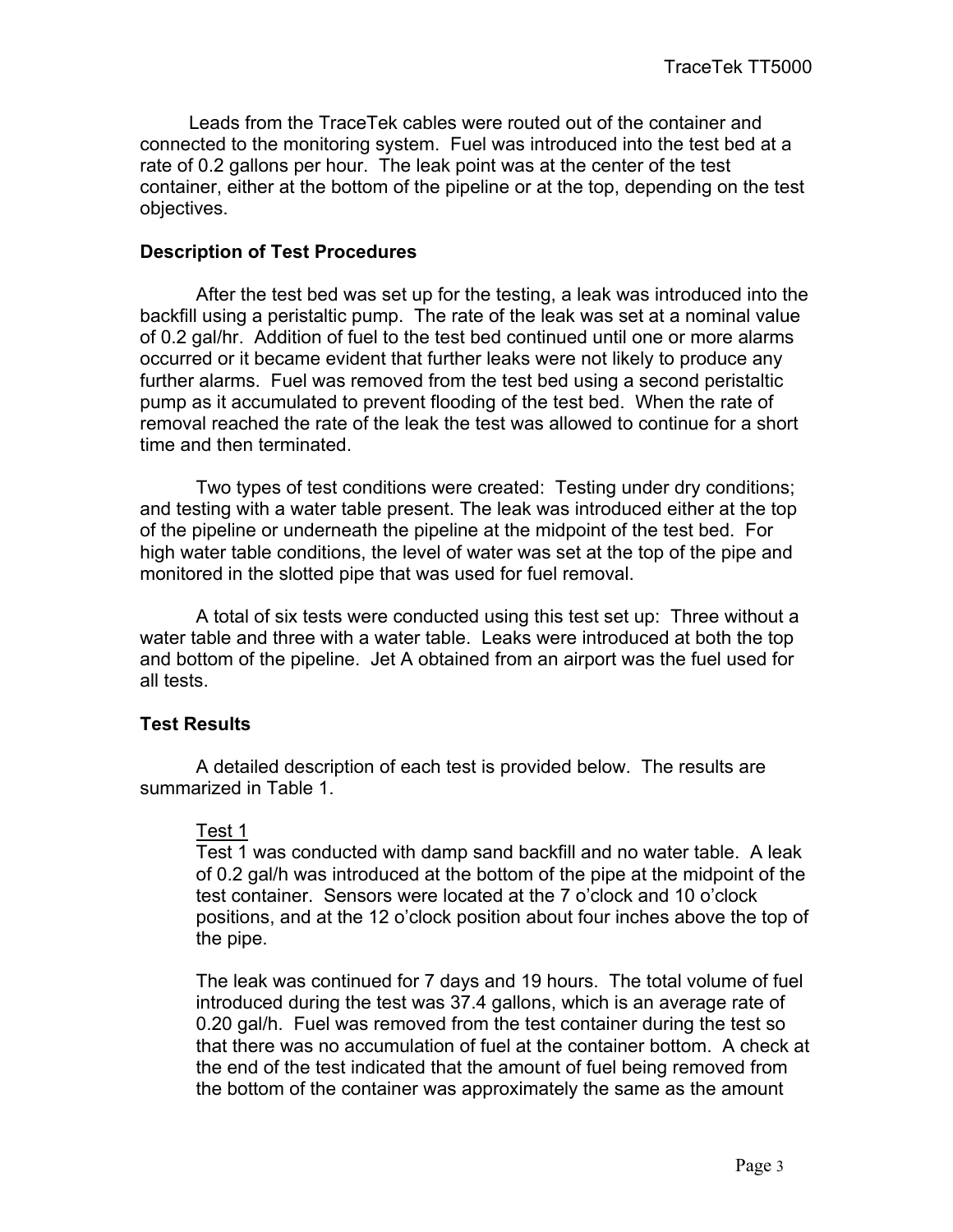being introduced. This indicated that no further fuel was being absorbed into the backfill and the test was terminated at that point.

No alarms were observed during these tests. A possible explanation is that the sand backfill was so course that the fuel flowed directly from the injection point to the container bottom without spreading by capillary action to the sensors.

#### Test 2.

Test 2 was conducted with the same type of sand with the water table at a depth of 24 inches from the container bottom or near the top of the pipe. A leak of 0.2 gal/h was introduced at the top of the pipe at the midpoint of the test container. Sensors were located at the 7 o'clock and 10 o'clock positions, and at the 12 o'clock position about four inches above the top of the pipe.

The leak was continued for 1 day and 22.5 hours. The total volume of fuel introduced during the test was 7.9 gallons, which is an average rate of 0.17 gal/h. No fuel was removed from the container during this test resulting in a volume of fuel per square foot of 0.25 gal.

Alarms were observed on the two upper sensors. The cable in the 10 o'clock position alarmed after 5h 39m and the cable at the 12 o'clock position alarmed after 6h 27 min. The location for the 12 o'clock alarm was at 4 ft and at 6 ft for the 10 o'clock position. The cable located at the 7 o'clock position was completely under water and was not expected to alarm.

#### Test 3

Test three was conducted without a water table with wet sand as the backfill. A leak of 0.2 gal/h was introduced at the top of the pipe at the midpoint of the test container. Sensors were again located at the 7 o'clock and 10 o'clock positions, and at the 12 o'clock position about four inches above the top of the pipe.

The leak was continued for 9 days and 20 hours. The total volume of fuel introduced during the test was 42.9 gallons, which is an average rate of 0.18 gal/h. Fuel was removed from the bottom of the container continuously during this test. A check at the end of the test indicated that the amount of fuel being removed from the bottom of the container was approximately the same as the amount being introduced. This indicated that no further fuel was being absorbed into the backfill and the test was terminated.

The sensor in the 7 o'clock position alarmed after 6 hours at a distance of 5 ft. Neither of the other two sensors detected the presence of the leak during the entire 9 day period.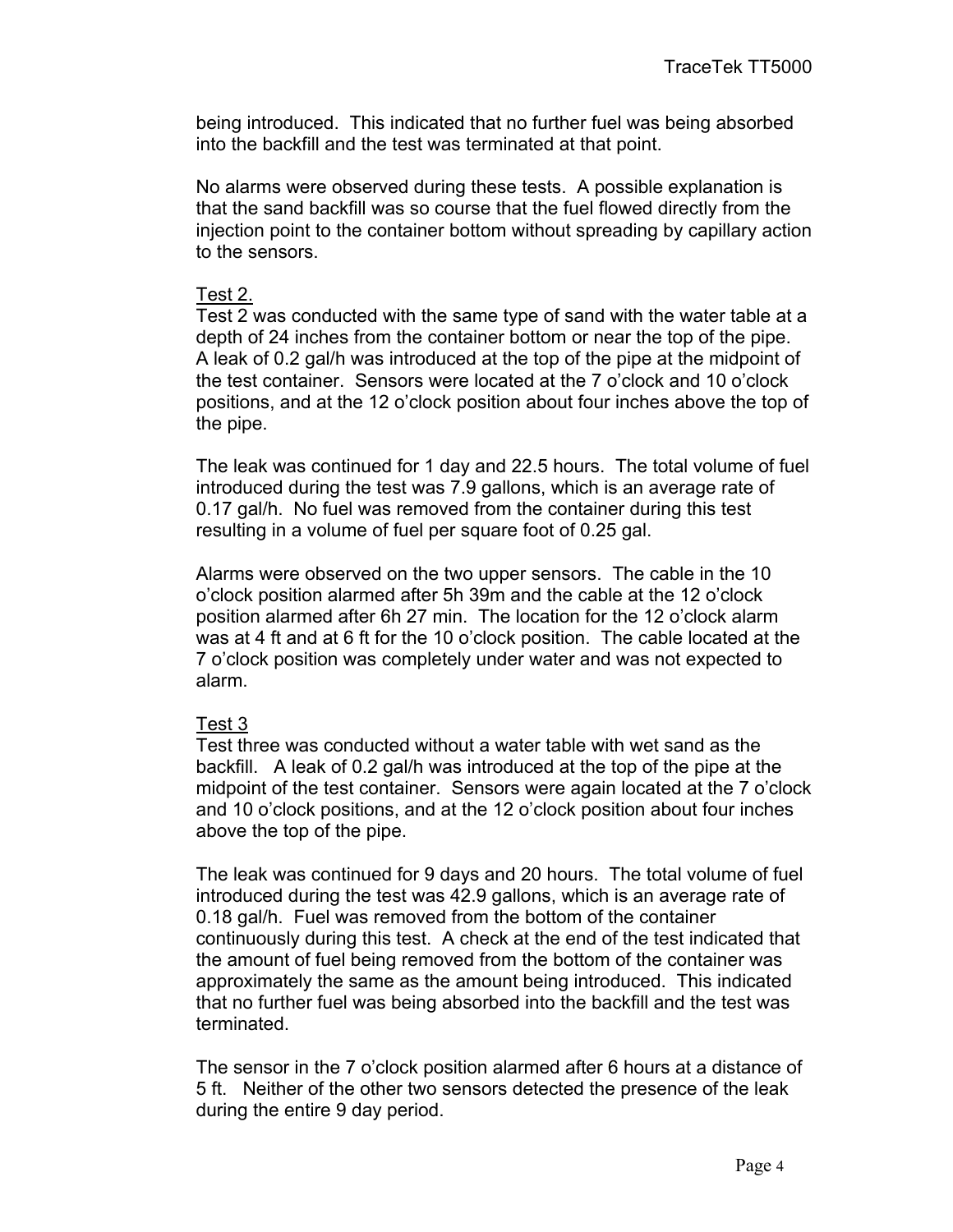### Test 4

Test 4 was conducted similar to Test 3 except that the leak was located at the bottom of the pipe. The soil was damp, but there was no water table in the container during the test. A leak of 0.2 gal/h of Jet A was introduced at the midpoint of the pipe. Fuel was again removed from the bottom of the container during the test. Sensors were again located at the 7 o'clock and 10 o'clock positions, and at the 12 o'clock position about four inches above the top of the pipe.

The leak was continued for 21 days and 6 hours. The total volume of fuel introduced during the test was 63 gallons, which is an average rate of 0.12 gal/h. Fuel was removed from the bottom of the container continuously during this test. A check at the end of the test indicated that the amount of fuel being removed from the bottom of the container was approximately the same as the amount being introduced. This indicated that no further fuel was being absorbed into the backfill and the test was terminated.

The sensor in the 7 o'clock position alarmed after 10 days and 4.5 hours at a distance of 5 feet. Neither of the other two sensors detected the presence of the leak during the entire 21 day period.

### Test 5

Test 5 was conducted with the water table located at the bottom of the pipeline. The leak was also located at the bottom of the pipe. A leak of 0.2 gal/h of Jet A was introduced at the midpoint of the pipe. The fuel was only allowed to accumulate to a depth of approximately 6 inches above the water table level. Sensors were again located at the 7 o'clock and 10 o'clock positions, and at the 12 o'clock position about four inches above the top of the pipe.

The leak was continued for 9 days and 22 hours. The total volume of fuel introduced during the test was 39 gallons, which is an average rate of 0.17 gal/h. Fuel was removed when it reached a depth of 2 in above the water table. A check at the end of the test indicated that the amount of fuel being removed from the bottom of the container was approximately the same as the amount being introduced. This indicated that no further fuel was being absorbed into the backfill and the test was terminated.

The sensor in the 7 o'clock position alarmed after 2 hours at a distance of 5 ft and at the10 o'clock position after 3days and 21 hours at a distance of 6 ft. The sensor above the pipe did not detect the leak during the almost 10 day leak period.

### Test 6

Test 6 was conducted differently than the previous tests. A smaller pipe with a diameter of six inches was used in place of the larger 12 in diameter pipe. The water table was approximately 3 inches above the top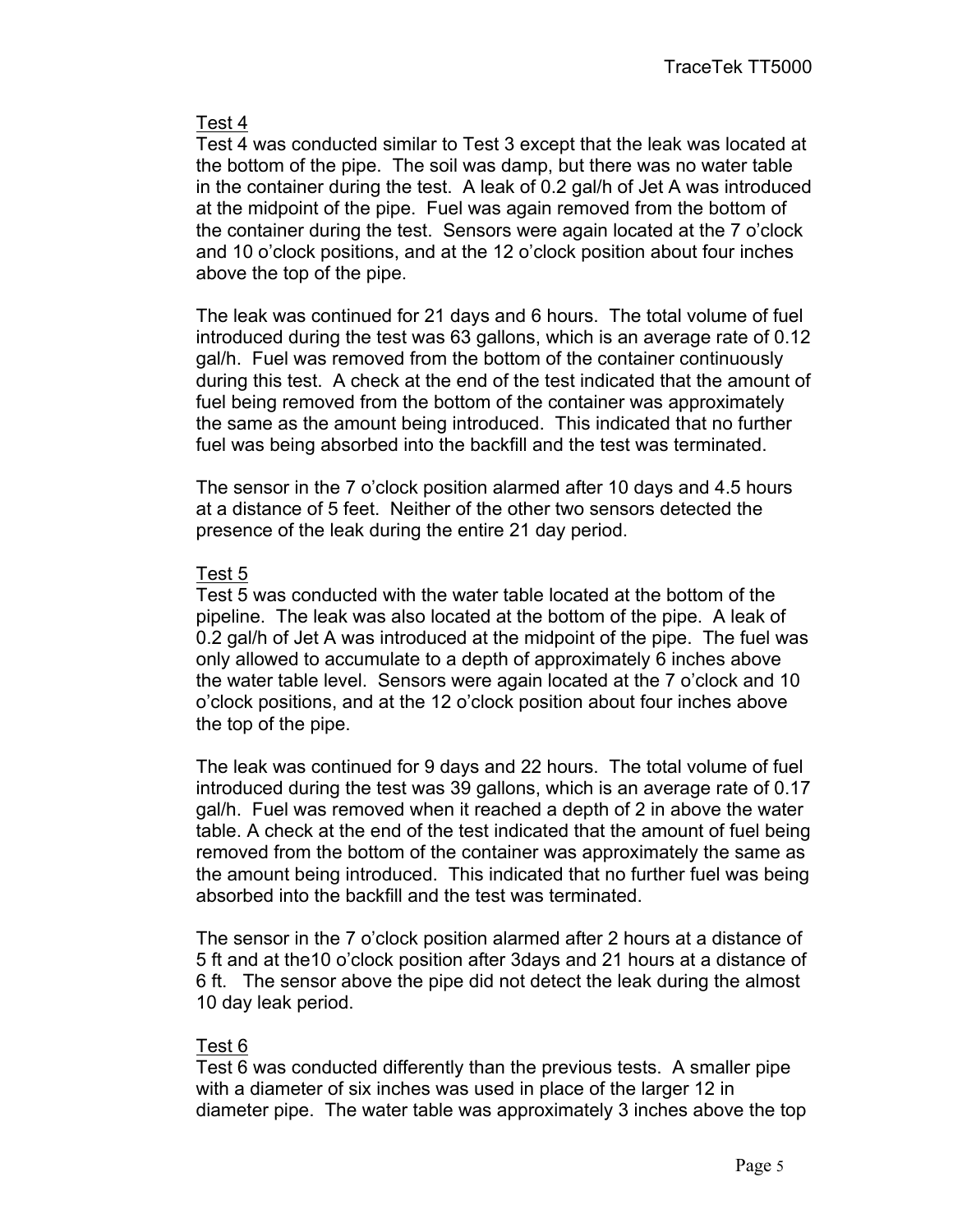of the pipe. A single sensor cable was placed in the 12 o'clock position 15 inches above the pipe. The leak was introduced at the bottom of the pipe at the midpoint of the container.

The leak was conducted over a period of 35 hr and 45 min before the leak was detected at a distance of 8 ft. This distance is approximately the center of the container when the lead length of the sensor cable is considered. A total of 6.7 gal of fuel were added to the test container, which is an average leak rate of 0.19 gal/h.

 The first three tests were conducted using locally obtained sand as the fill material. This sand was relatively coarse and was designated as concrete sand by the sand company. The remaining four tests were conducted using a much finer sandy soil obtained from the Florida Panhandle.

 The results of the tests conducted for this interim report are summarized in Table 1.

| Table 1.       | <b>Summary</b>   | of TraceTek Results |                      |                      |                      |
|----------------|------------------|---------------------|----------------------|----------------------|----------------------|
| <b>Test</b>    | <b>Soil Type</b> | <b>Water</b>        | <b>Leak Position</b> | <b>Time to Alarm</b> | <b>Location of</b>   |
| No.            | and              | <b>Table</b>        |                      |                      | <b>Sensor Alarms</b> |
|                | <b>Condition</b> |                     |                      |                      |                      |
| 1              | Course,          | None                | Bottom of pipe       | No alarms after      |                      |
|                | damp             |                     | @ center of          | 7d 12h               |                      |
|                | sand             |                     | test bed             |                      |                      |
| $\overline{2}$ | Course,          | Above               | Above pipe @         | 5h 39m               | 10 o'clock@ 4 ft     |
|                | damp             | pipe                | center of test       | 6h 27m               | 12 o'clock@ 6 ft     |
|                | sand             |                     | bed                  |                      |                      |
| 3              | Course,          | None                | Bottom of            | 6 h                  | 7 o'clock@5 ft       |
|                | damp             |                     | pipe@ center         | No additional        |                      |
|                | sand             |                     | of test bed          | alarms during        |                      |
|                |                  |                     |                      | the 9 day leak       |                      |
| $4^*$          | Fine, dry        | None                | Bottom of            | 8 days               | 7 o'clock@ 7 ft.     |
|                | sandy soil       |                     | pipe@ center         | No additional        |                      |
|                |                  |                     | of test bed          | alarms during        |                      |
|                |                  |                     |                      | the 21 day leak      |                      |
| $5^*$          | Fine Wet         | At bottom           | Bottom of            | 2 <sub>h</sub>       | 7 o'clock@ 5 ft.     |
|                | Soil             | of pipe             | pipe@center          | 3d 21 h              | 10 o'clock@ 6 ft.    |
|                |                  |                     | of test bed          |                      |                      |
| $6*$           | Fine, wet        | Above               | Bottom of            | 1 d 12 h             | 12 o'clock@ 8 ft.    |
|                | sandy soil       | pipe                | pipe@ center         |                      | (approx. center of   |
|                |                  |                     | of test bed          |                      | tank)                |

\*Finer soil from Florida used on this test.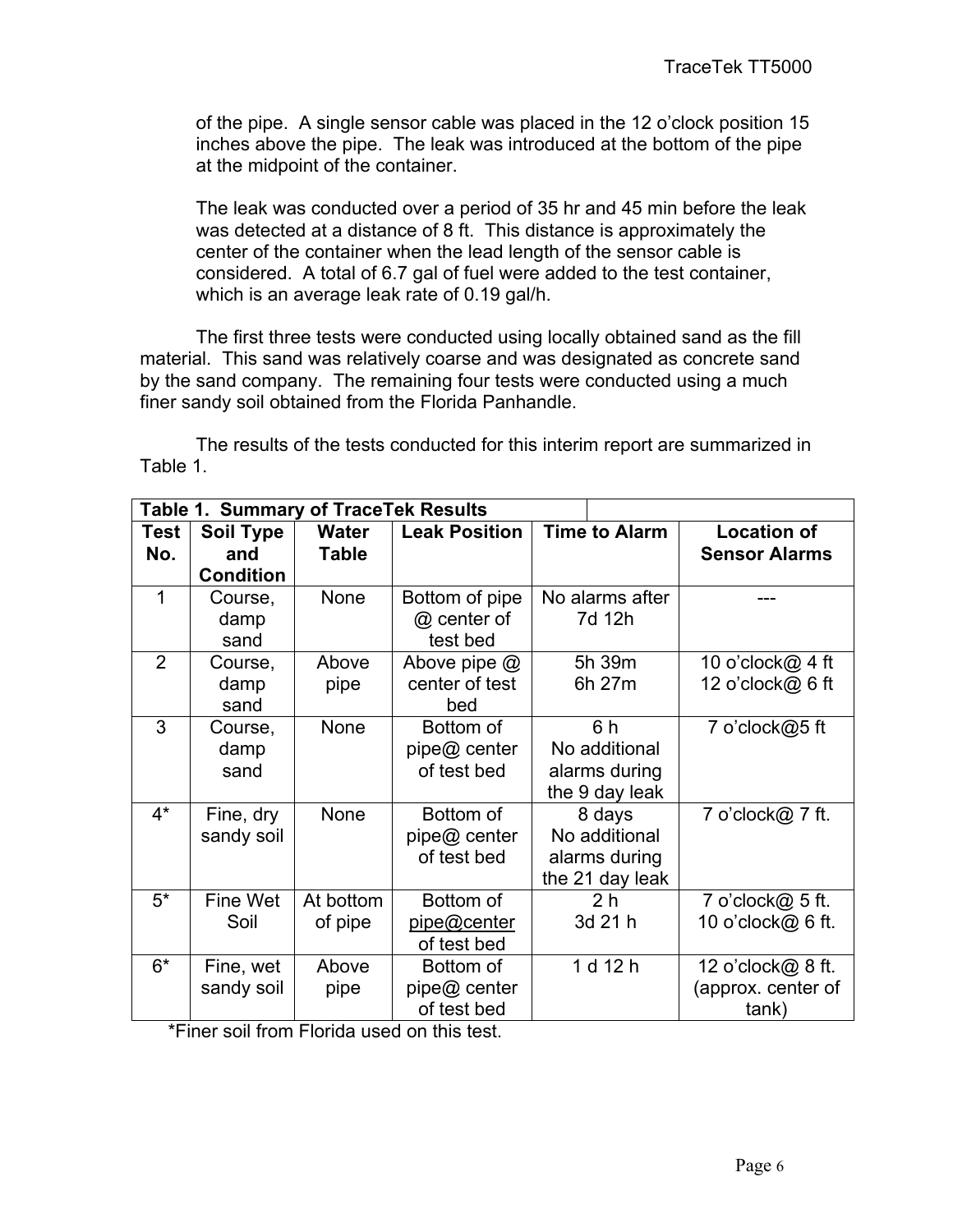### **Data Analysis**

 The data analysis was straightforward for these tests. The time to alarm for each cable and the location of the leak were recorded. Data was also recorded each day for the amount of fuel leaked into the soil and the amount recovered.

#### **Conclusions**

It appears that the sand used in the first three tests was generally too course so that under low water table conditions the fuel went straight to the bottom of the test bed with very little spread due to capillary action. A damper soil might have prevented the fuel from dropping so rapidly, allowing it to wick further from the source of the leak. It is unlikely that this type of soil condition would be encountered in a natural environment.

 It also evident that the presence of a water table can enhance the detection of leaks when the sensor is located at or near the surface of the water table. The fuel can spread rapidly across the water surface as well as accumulate sufficiently to produce an alarm in the cable directly above the pipe.

 The soil used for Test 4 was relatively dry and it appears that very little wicking occurred for this test. An alarm did occur at the cable nearest the leak after 8 days, but no further alarms occurred after three weeks of leaking. A damper soil more typical of that found in high water table areas might have resulted in better leak detection, but no data is available to relate migration of fuel though damp soil as opposed to dry soil.

 In conclusion it must be noted that proper installation and positioning of the sensor, taking into account the local site conditions, is critical to reliable detection of leaks. A suitability study should be conducted at each potential site to determine that the sensor is positioned correctly to take advantage of soil, water and backfill conditions and to insure that a leak from the pipeline will migrate toward the sensor. In dry fill, low water table conditions, the sensor should be placed on the pipeline bedding layer near by, but not beneath the bottom of pipeline. Placing the sensor cable above the pipeline in dry backfill conditions will not be effective for the early detection of leaks. In wet fill, high water table conditions, the sensor cable should be positioned above the pipeline and a polyethylene sheet should be placed along the trench to cover the sensor cable and conduit. Sensor cable that is positioned below the pipeline in high ground water conditions will not be effective for the early detection of leaks. In extreme cases where seasonal fluctuation in the level of the water table cause alternate wet or dry conditions, two cables (one at the bedding layer and one above the pipeline) should be considered.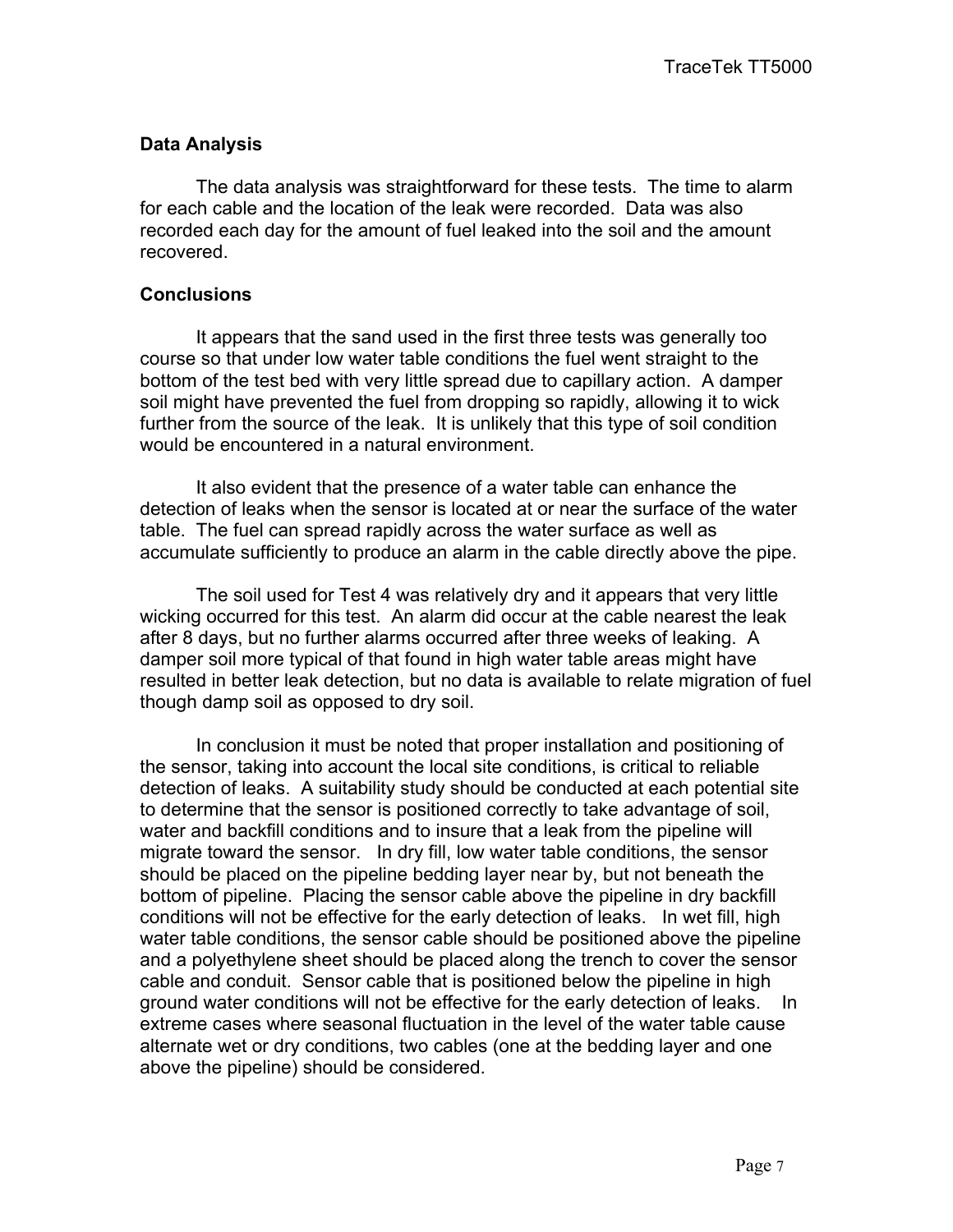# Appendix A

Test plan from EARTH-TECH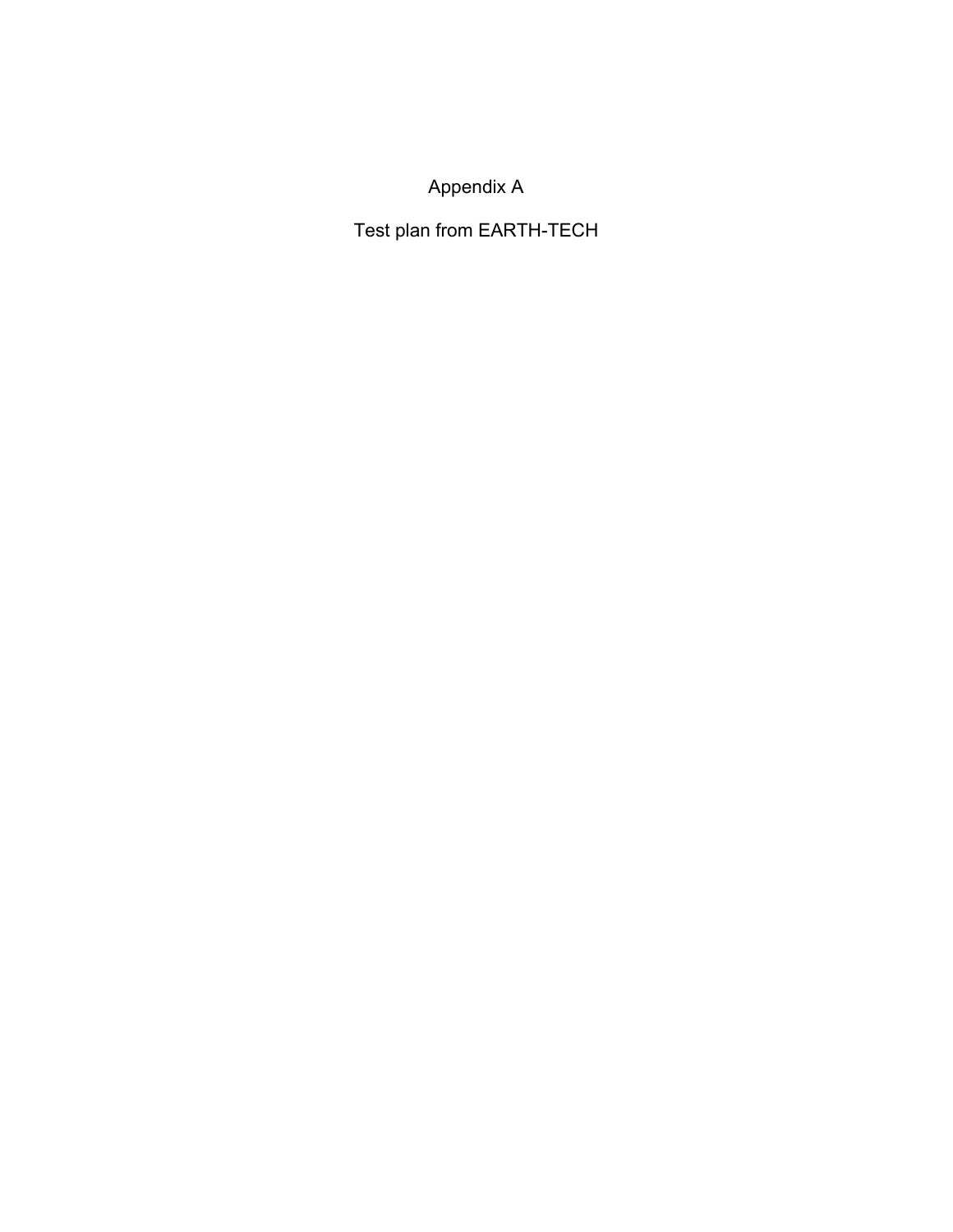220 Eglin Parkway SE, Suite 2, Fort Walton Beach, Florida 32548

June 14, 2002

Mr. Ken McCoy **Tyco Thermal Controls** 934 Charter Street Redwood City, CA 94063

Proposed Leak Detection Testing Procedures, Revision 1 Subject: **TraceTek Independent Testing** Project number 55572, Task Order No. 01

Dear Mr. McCoy:

Tyco Thermal Controls (a division of Tyco International LTD.) has retained Earth Tech, Inc. (Earth Tech) to develop and document Proposed Leak Detection Testing Procedures for TraceTek independent testing activities. The main objective of this document is to develop an approach to further evaluate leak detection performance for a top-positioned sensor with a bottom-positioned simulated leak.

**BACKGROUND** 

In order to propose additional leak detection testing, Earth Tech requested information pertaining to current leak detection testing procedures. Based on the provided information, descriptions of the equipment utilized and current leak detection testing procedures are

#### **Test Vessel Description**

provided below.

A vessel, constructed of metal, approximately 10 feet long, 3 feet wide and 3 feet high, is utilized as a closed-system test vessel to evaluate leak detection sensor performance. In order for the vessel to be mobile, the vessel sits on casters that elevates the vessel approximately 4 inches.

#### Test Vessel Preparation - Soil Placement and Compaction

The vessel is filled with approximately 6 to 8 inches of soil. The soil is compacted by tamping with a 4x4 post from the top. A bottom sensor, with associated conduit, is placed into the vessel. The bottom sensor is covered with sand to about 6 to 8 inches and again compacted as much as possible using the post. Two side-positioned sensors and a representative fuel pipeline are placed into the vessel. Fuel supply tubing is place along the pipeline with the opening located in the various positions of leak simulation (top, bottom, or sides). Approximately 4 to 6 inches of sand is added and compacted as much as possible



Facsimile

850-862-5191

Telephone

850-862-3012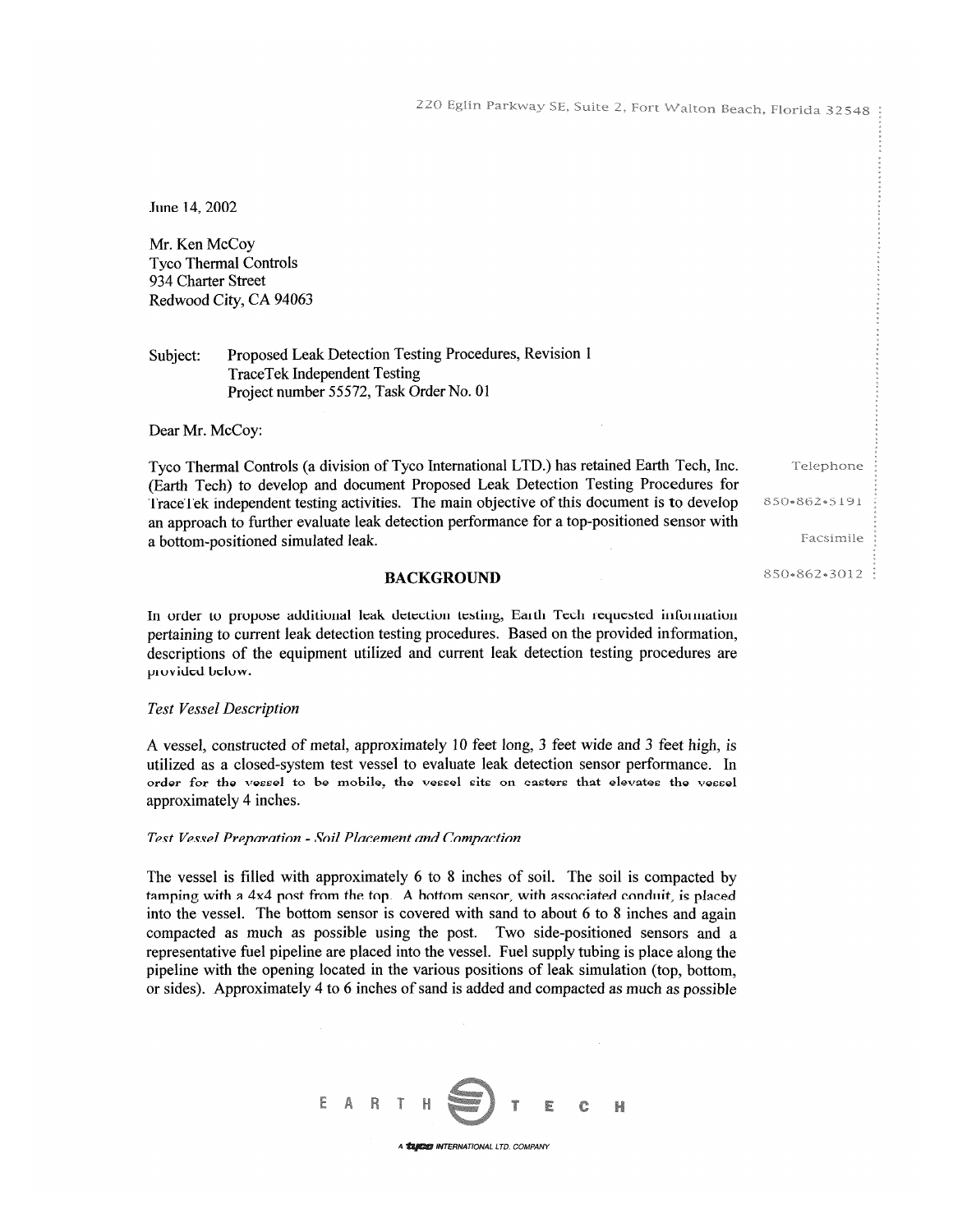Mr. Ken McCoy June 14, 2002 Page 2

using the post. A top sensor, with associated conduit, is placed into the vessel and is covered with plastic sheeting. Sand is added to within 6 inches of the top of the vessel and again compacted as much as possible using the post. In addition, the vessel is equipped with tubing; one end located approximately 6 inches from the bottom of the vessel and the other end connected to a peristaltic pump. The pump allows fuel to be removed during testing or upon completion of testing.

#### *Description of Current Testing Procedures*

Once the vessel is prepared, as noted above, the testing personnel allows the fuel supply tubing to fill with aviation gas to initiate or simulate a fuel leak. Fuel leaks are simulated at various positions (top, bottom, sides) around the piping at a rate of 0.2 gallon per hour. Once the leak is initiated and the fuel begins to accumulate in the bottom of the vessel, a peristaltic pump is used to remove excess fuel during testing or upon completion of testing. The removal rate of the fuel does not exceed the simulated leak rate of 0.2 gallon per hour. The performance of each leak detection sensor is evaluated based on the response time of detecting the leak for the various leak positions

#### **PROPOSED PROCEDURES**

The proposed procedures, provided below, are recommended based on the following objectives.

The main objective of these proposed procedures is to further evaluate leak detection performance for a top-positioned sensor with a bottom-positioned simulated leak. The purpose of modifications in the preparation of the testing vessel is to mimic natural subsurface conditions in the field for fuel pipeline and leak detection installation. Significant conditions necessary for the installation of a pipeline and leak detection system include the excavation into undisturbed or native soils to accommodate piping trench, the installation of the piping and leak detection system, and the restoration to pre-excavation condition. The objective of modifications in the leak detection testing methods is to maintain soil moisture content and enabling the principles of 'fluid dynamics' to occur upon initiation of the simulated leak.

#### *Recommended Vessel Preparation - Soil Placement and Compaction*

It is recommended that the vessel be equipped with a 1-inch diameter, slotted pipe, positioned horizontally and connected to a 1-inch diameter vertical pipe to allow for the removal of excess water, as described below. It is also recommended that the vessel be equipped with a 1-inch diameter, slotted pipe, positioned vertically, to allow for the removal of excess fuel, as also described below. The vessel should be filled with approximately 32 to 34-inches of soil at increments of 6 to 8-inch lifts. The soil should be compacted by tamping with a 4x4 post from the top (as currently performed) at every 6 to 8-inch lift. Upon completion of the final lift and compaction, the soil in the vessel should be evenly saturated with approximately 25 gallons of potable water. This estimated quantity of water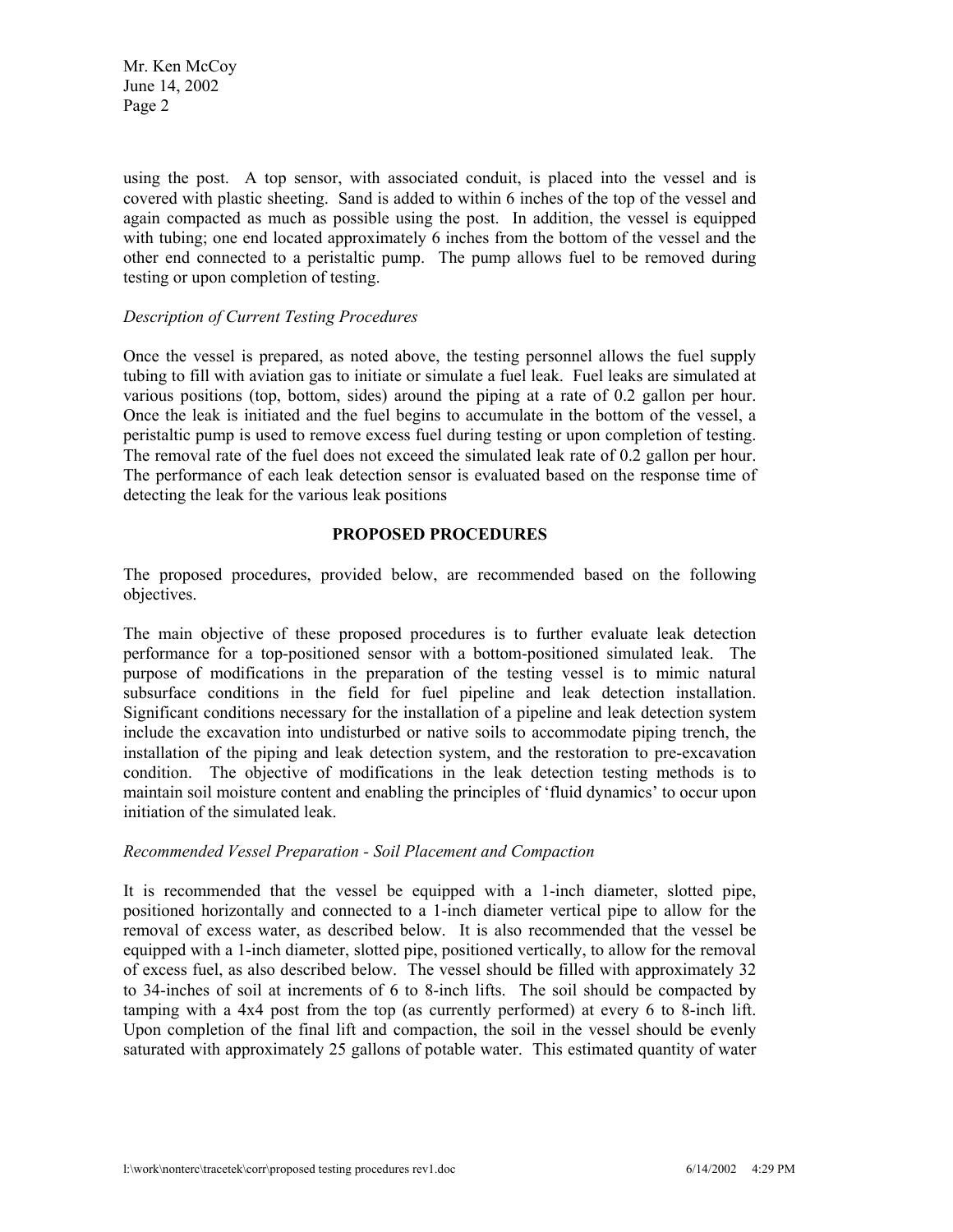Mr. Ken McCoy June 14, 2002 Page 3

is less than one-forth of the anticipated pore space capacity of the soil-filled vessel (based on an estimated 25 percent porosity with 34-inches of soil).

While allowing for the water to percolate (approximately 30 minutes), the top of the soil in the vessel should be compacted again using the 4x4 post. The water level in the vessel should reach an equilibrated condition at approximately 8 to 10 inches from the bottom of the vessel. Removal of excess water using a peristaltic pump may be required.

#### *Recommended Vessel Preparation – Trenching and Piping Installation*

Upon completion of the vessel preparation, as noted above, a trench should be constructed of the approximate dimension 10 feet long, 1.5 feet wide and 1.25 feet deep. The soil in the bottom of the trench should be compacted using the 4x4 post. The representative fuel pipeline should be placed in the bottom of the trench (with fuel supply tubing) and the addition of approximately 6 inches of soil is added to the trench. The soil should be compacted using the 4x4 post. A top sensor, with associated conduit, should be placed into the trench and covered with approximately 3 inches of sand. The soil should be compacted using the 4x4 post.

Upon completion of this compaction, the soil in the vessel should be evenly saturated again with approximately 25 gallons of potable water. The placement of additional sand may be required if settling occurs. After allowing for the water to percolate (approximately 30 minutes), the top of the soil in the vessel should be compacted again using the 4x4 post. Plastic sheeting should be utilized to cover the 1.5-feet wide trench area, and an approximate 4 to 6 inches of soil should be added. While the water level in the vessel reaches an equilibrated condition, within 20 inches of the bottom of the vessel, insert the evacuation tubing into the vertical standpipe. The water should be removed using a peristaltic pump. After the removal of the water the vessel should reach an equilibrated condition, with the water level at approximately 10 inches from the bottom of the vessel and 24 inches from the top of soil.

#### *Description of Proposed Leak Detection Testing Procedures*

Once the vessel is prepared, as noted above, the testing personnel allows the fuel supply tubing to fill with aviation gas to initiate or simulate a fuel leak. The simulated leak rate of 0.2 gallon per hour is recommended. Once the leak is initiated, it is anticipated that the fuel will accumulate on the top of the water (10 inches from the bottom of the vessel). Tubing should be placed inside the vertical 1-inch slotted pipe, with the end located approximately 18 inches from the bottom of the vessel. The peristaltic pump should also be utilized to remove fuel from the 1-inch, slotted, vertical pipe during testing or upon completion of testing. The removal rate of the fuel should not exceed the simulated leak rate of 0.2 gallon per hour. In addition, the persistence of 6-inches of fuel (on top of the 10 inches of water) should be maintained through testing.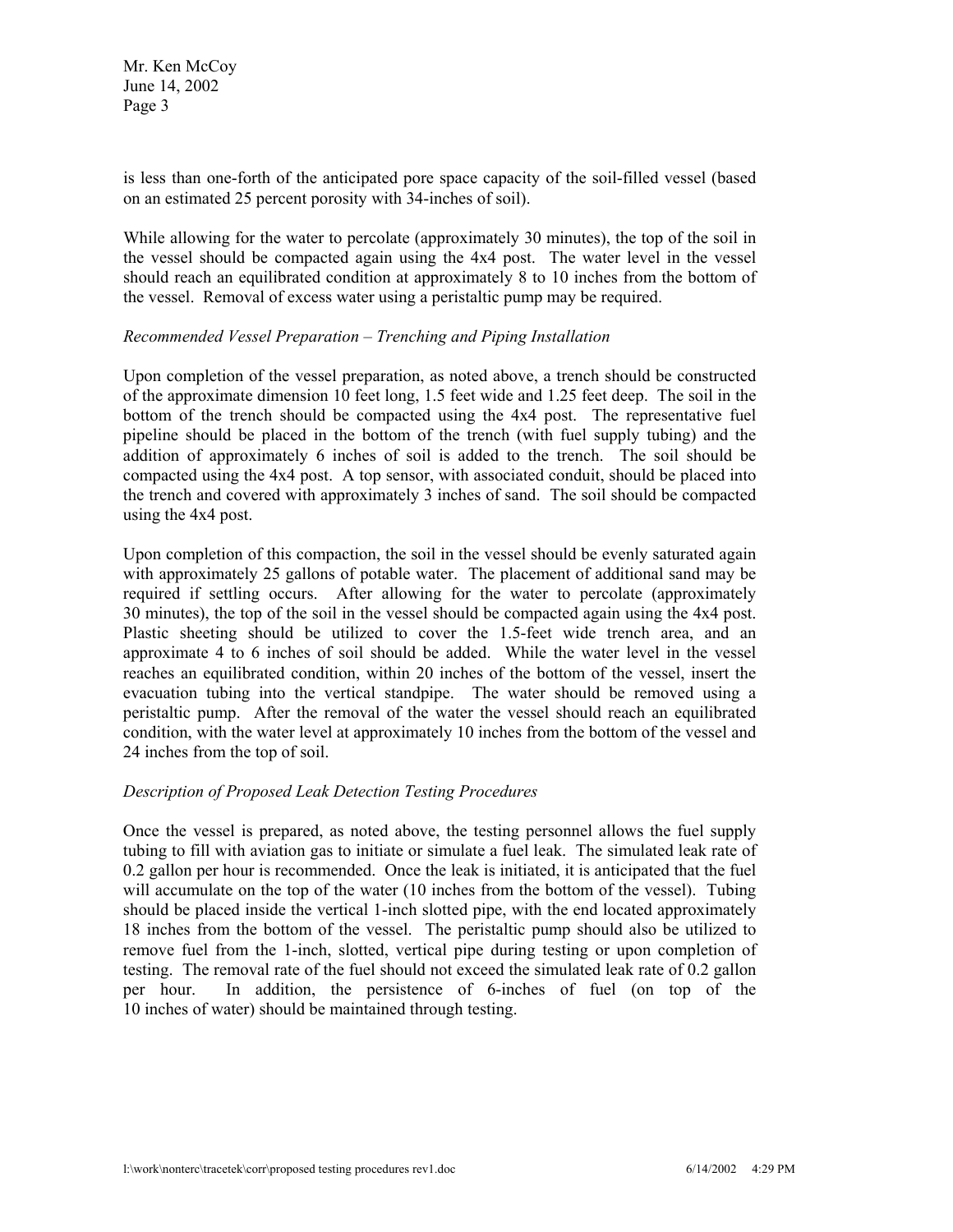Mr. Ken McCoy June 14, 2002 Page 4

The performance of the top-positioned leak detection sensor should be evaluated based on the response time of detecting the leak for the bottom leak position.

Earth Tech, Inc. appreciates the opportunity to provide services to Tyco Thermal Controls and TraceTek. If you have any questions or require further information, please call me at  $(850) 862 - 5191.$ 

Sincerely,

Earth Tech, Inc.

**Nº 2127** Ta t UC li  $\bigstar$ **beco** Patrick H. Lay, P.G. **STATE OF** in Hilly Project Manager **Distribution List** /////////////